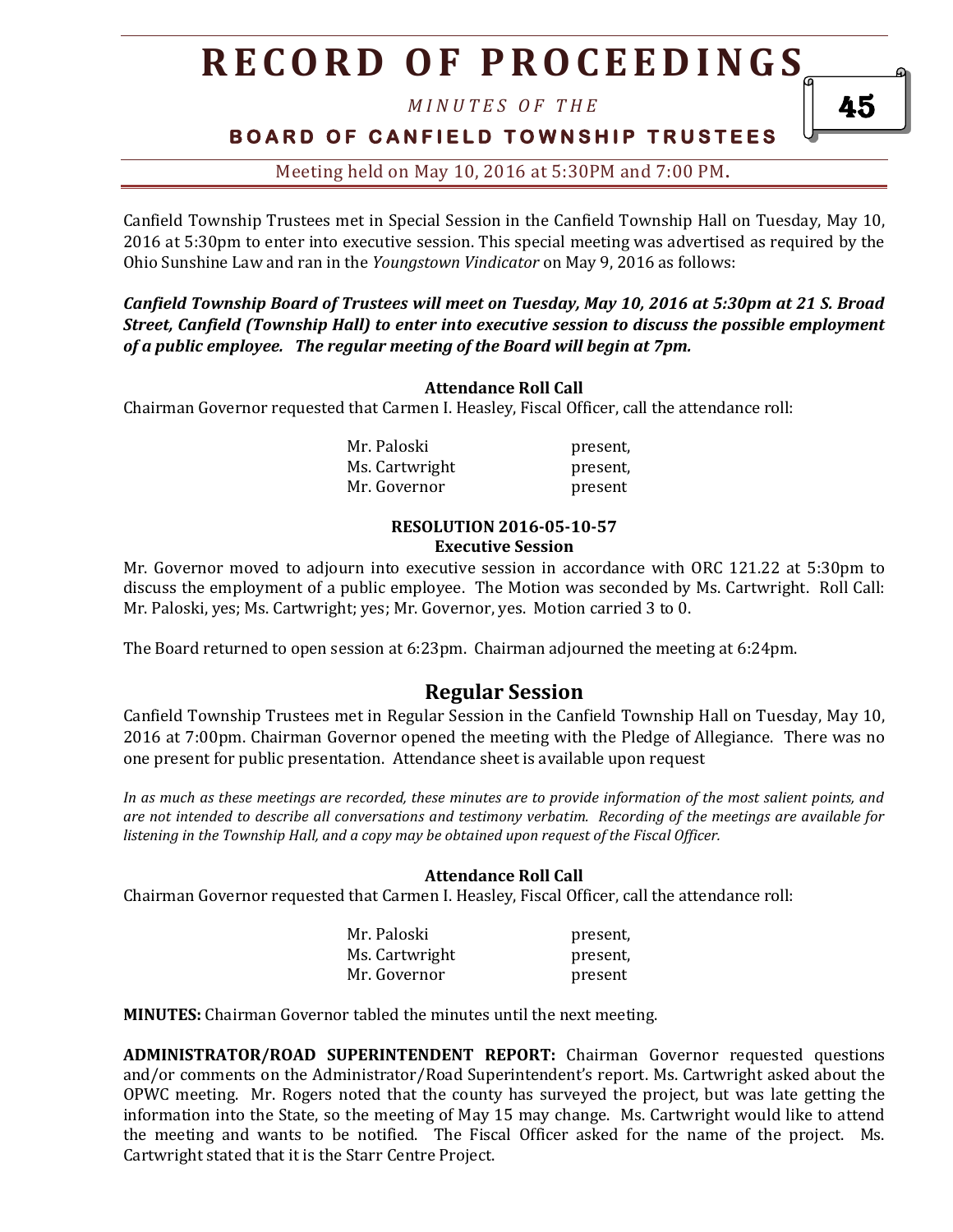*M I N U T E S O F T H E* 

## **BOARD OF CANFIELD TOWNSHIP TRUSTEES**

Meeting held on May 10, 2016 at 5:30PM and 7:00 PM**.**

Ms. Cartwright asked about the illegal structure. Mr. Rogers reported on the location and condition of a Rubbermaid structure off Rt. 62 being used for storage of equipment on a neighbor's property. Mr. Morrison had sent a letter earlier to the owner of the shed. The property owner called asking why nothing has been done about this problem. Mr. Rogers contacted the prosecutor's office and was advised to send one more letter; then the prosecutor's office will get involved. Mr. Rogers will keep the Board updated as needed. Mr. Rogers was asked about nuisance properties and he provided an update discussing two concerns in detail.

Mr. Rogers updated the Board on the current BZA case concerning signage. Ms. Cartwright was concerned with the BZA's decision and the standards set for our community. Mr. Rogers reviewed in detail the Get Go plans for the three signs. Mr. Rogers will discuss with the prosecutor to determine if the Board has any say.

The 2016 Paving Program was discussed with Gibson Road, Steeplechase, Bay Hill Drive, Muirfield Drive and Fountain Valley Court as being in the worst condition and would be the most economical to pave.

Fire Station II heating options was discussed. The budget was a concern and will need to be further discussed. The report was accepted as presented.

**ZONING REPORT:** There were thirty four residential permits written of which nine are for new construction for a total valuation \$3,753,463 and total permits collected of \$23,276. There were seven permits written for Business/Commercial for a total valuation of \$731,533 and total permit collections of \$4,797. Total overall permits written to date were forty-one with a total valuation of \$3,753,463 and total permit collections of \$23,276. The written report was accepted as presented.

**FISCAL OFFICER'S REPORT:** Chairman Governor called on the Fiscal Officer, Carmen I. Heasley, to present the financials. She reviewed warrants, electronic payments and purchase orders; noted the need for a transfer from the General Fund to the Public Works Fund to cover the payment for the *Vindicator* for our Pebble Beach Project. Fiscal Officer noted that the transfer of \$500,000 from Star Ohio Plus has been completed advising funds should be at Farmers by tomorrow. Ms. Cartwright noted the need to budget additional funds to cover another payment to the City of Canfield for this November for the SRO Officer. The Fiscal Officer asked for a copy of all the information that Ms. Cartwright is using to determine a missing payment to the City of Canfield. The report was accepted as presented.

### **NEW BUSINESS RESOLUTION 2016-05-10-58 Warrants & Electronic Payments**

Mr. Governor moved to approve Warrants #11061 thru #11083, electronic payments 153-2016 thru 166-2016 as general & payroll obligations of the Township in the amount of \$25,248.11. The Motion was seconded by Mr. Paloski. Roll Call: Mr. Paloski, yes; Ms. Cartwright, yes; Mr. Governor, yes. Motion carried 3 to 0.

46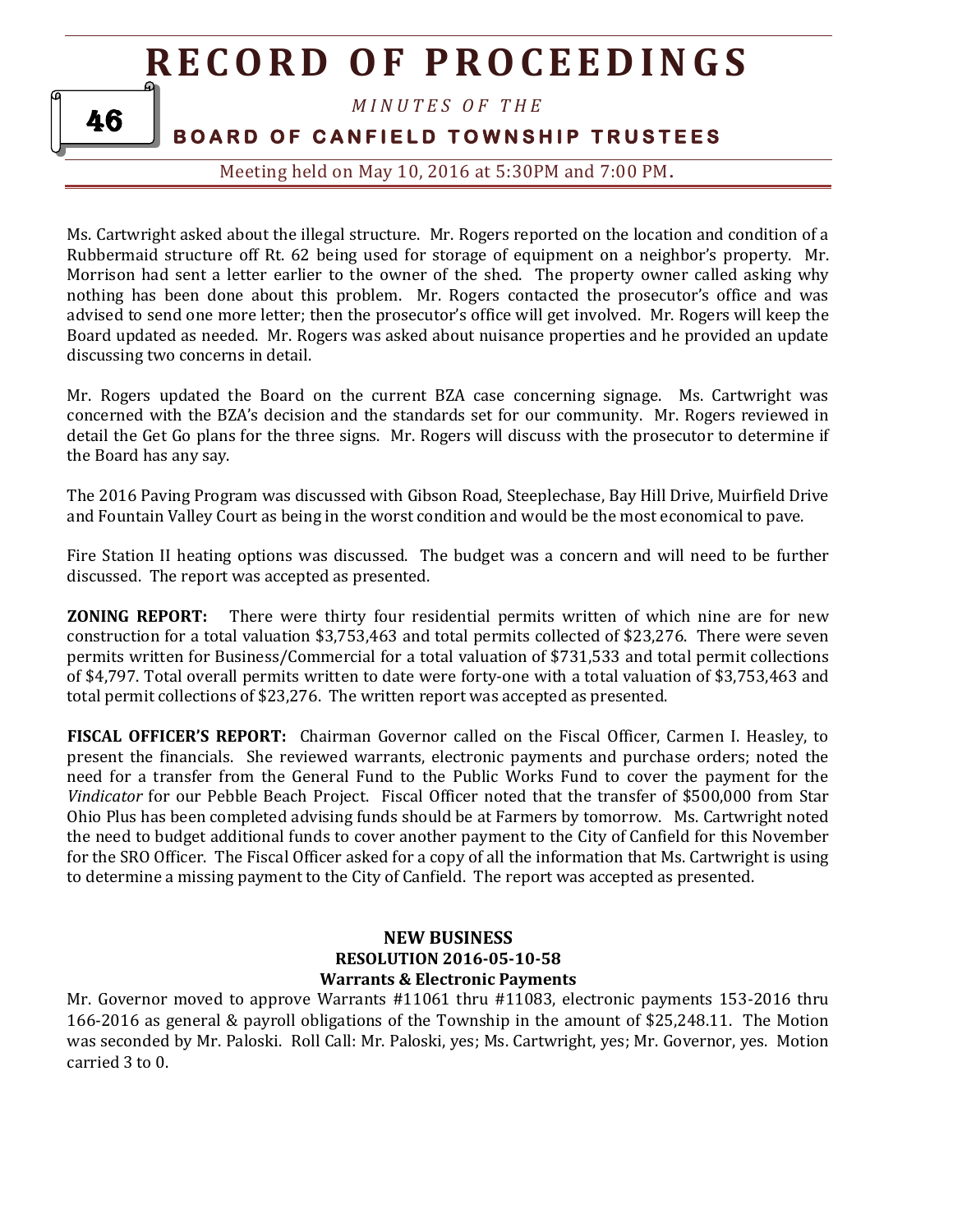*M I N U T E S O F T H E* 

**BOARD OF CANFIELD TOWNSHIP TRUSTEES** 

Meeting held on May 10, 2016 at 5:30PM and 7:00 PM**.**

#### **RESOLUTION 2016-05-10-59 Transfer of Funds**

Mr. Governor moved to approve the transfer from the General Fund line #1000-910-910-0000 to Public Works Fund revenue line #4401-931-0000 for \$495.00 to cover advertising of the Pebble Beach Drive Storm Sewer Improvement Project. The Motion was seconded by Ms. Cartwright. Roll Call: Mr. Paloski, yes; Ms. Cartwright, yes; Mr. Governor, yes. Motion carried 3 to 0.

#### **RESOLUTION 2016-05-10-60 Transfer Fund from Farmers to Home Savings & Loan**

Ms. Cartwright moved to approve the transfer from Farmers National Bank to Home Savings & Loan the amount of \$500,000 to be invested into a special account to earn 1% for the next 90 days. The Fiscal Officer has moved on our request for funds from Star Ohio Plus to be moved to our primary checking account. Funds should be available on Wednesday, May 11. The Motion was seconded by Mr. Governor. Roll Call: Mr. Paloski, yes; Ms. Cartwright, yes; Mr. Governor, yes. Motion carried 3 to 0.

#### **RESOLUTION 2016-05-10-61 Fourth of July Parade**

Mr. Paloski moved to approve a \$5,000.00 donation to the annual Canfield 4th of July Parade per the parade committee's request. This contribution will come from the General Fund - Contribution to Other Organizations. The Motion was seconded by Mr. Governor. Discussion: Mr. Paloski noted that this Community Event is in its 51st year and is supported by the City of Canfield and the Township. Roll Call: Mr. Paloski, yes; Ms. Cartwright, yes; Mr. Governor, yes. Motion carried 3 to 0.

#### **RESOLUTION 2016-05-10-62 Canfield Gridiron**

Mr. Governor moved to approve payment to the Canfield Gridiron Club for \$500.00 as a donation in exchange for their help during the Appliance Recycling event which will be held Saturday, June 4, 2016 at the Canfield Fairgrounds. This donation will come from the Recycling Fund. The Motion was seconded by Mr. Paloski. Roll Call: Mr. Paloski, yes; Ms. Cartwright, yes; Mr. Governor, yes. Motion carried 3 to 0.

#### **RESOLUTION 2016-05-10-63 Canfield American Legion Post #177**

Ms. Cartwright moved to approve \$1,000.00 as requested by Mr. Mike Kubitza, Commander Canfield American Legion Post #177, to help with the cost of the Memorial Day Services. The warrant will be made payable to the Canfield American Legion Post #177. This Contribution will come from the General Fund - Contribution to Other Organizations. The Motion was seconded by Mr. Governor. Roll Call: Mr. Paloski, yes; Ms. Cartwright, yes; Mr. Governor, yes. Motion carried 3 to 0.

#### **RESOLUTION 2016-05-10-64 2016 Paving Program**

Ms. Cartwright moved to proceed with the Township's 2016 Resurfacing Program comprised of the top of Gibson Rd (approximately 1500'), Steeplechase, Bay Hill Drive, Murifield Drive and Fountain Valley Court in conjunction with Boardman Township's Resurfacing Program. The Motion was seconded by Mr. Governor. Discussion: Mr. Governor noted that this project should come in under what was originally budgeted. Roll Call: Mr. Paloski, yes; Ms. Cartwright, yes; Mr. Governor, yes. Motion carried 3 to 0.

47